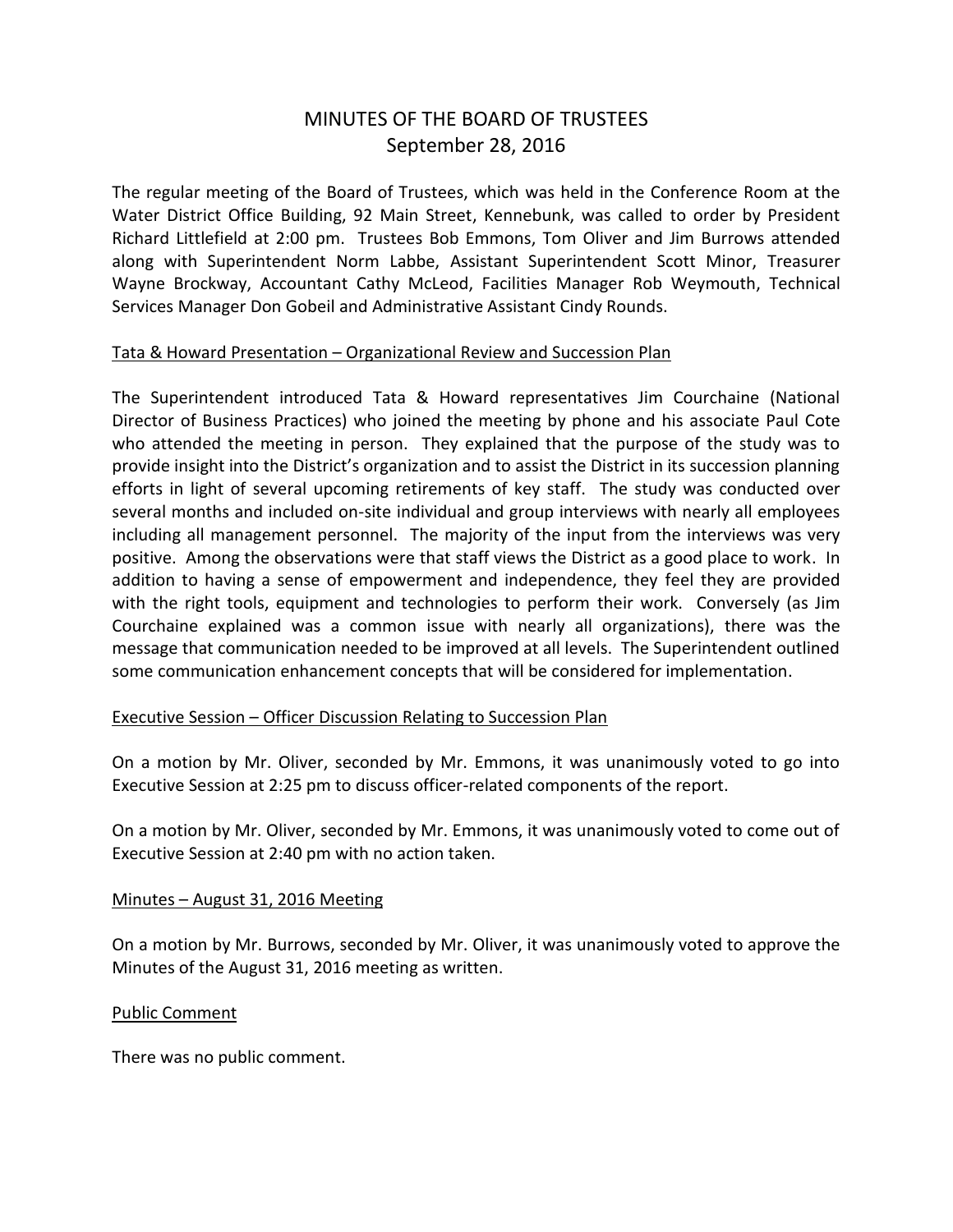# Treasurer's Report

The Treasurer presented the August financial reports along with the actual versus budget comparisons.

Annual metered account revenues through August were \$2,145,799, indicating a 6% favorable budget variance of \$121,519. Seasonal metered account revenues totaled \$943,505, indicating a 6.3% favorable budget variance of \$55,845. Total metered revenues were \$3,089,305, indicating a 6.1% favorable budget variance of \$177,365. Total operating revenues for year-todate August were \$3,915,446, indicating a 5% favorable budget variance of \$185,787 and a 4.3% increase in the year-to date billed usage from 2015. A total of \$34,125 was collected for 26 system development charges (SDC) in August bringing the gross 2016 total to \$275,087.18 (net total is \$229,230.69).

On a motion by Mr. Oliver, seconded by Mr. Emmons, it was unanimously voted to accept the August financial report as presented.

The Treasurer reported that a \$10,000 reimbursement request is being processed for the Capacity Development Grant for the District's share of the regional hydraulic study that was conducted by Tata & Howard on behalf of the Southern Maine Regional Water Council.

The Treasurer also reported that the (\$104,000) debt for Wells Blueberry parcel, which was acquired in 2007, has been retired. The final check was mailed last week. There will be two bonds expiring in 2018 also.

# Monthly Water Production Report

The Assistant Superintendent reported that there was only 2.16" of precipitation in August, tracking 11.16" below the year to date average of 35.50". He pointed out that the weekly U.S. Drought Monitor report indicated the degree of drought condition still remains at 'extreme' for the District's service territory.

Water production in August set another new all-time record monthly high at 179.4 MG, up 17.6 MG (10.9%) from that of 2015. The year-to-date water production (791.2 MG) is tracking 7.6 MG (1%) more than in 2015. A glimpse at September (through the  $27<sup>th</sup>$ ) indicated a 3 MG (2.5%) increase over last year.

The groundwater production source analysis indicated that during August, 41.8 MG of water was produced from the Merriland River well, 28.45 MG produced from the Kennebunk River well, 15.67 MG from the Plant wells and 2.62 MG from the Harriseckett Road wells. The Plant wells were shut down on August  $24<sup>th</sup>$  and the Harriseckett wells will soon be shut down for the year. 2016 groundwater production to date represents approximately 45% of all water production.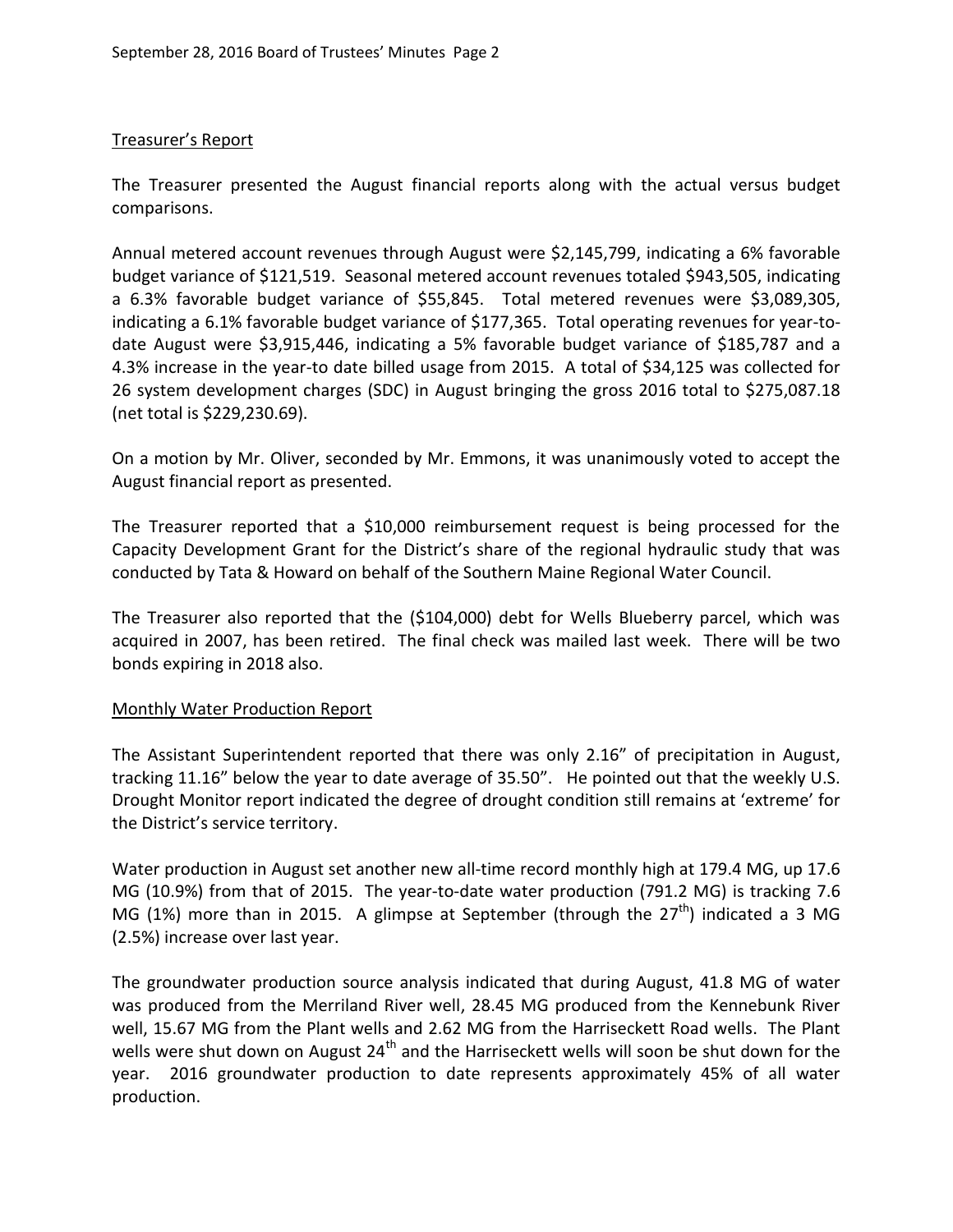The Assistant Superintendent summarized the surface water versus groundwater production comparison that showed the cost of surface water chemical treatment decreased to \$195.45 per MG. The aggregate groundwater water chemical treatment cost increased slightly to \$59.52 per MG. The surface water versus groundwater YTD chemical treatment cost differential was \$149.21 MG. The Merriland River well and Kennebunk River well aquifers continue to be closely monitored during the drought and remain at sufficient levels to maintain current withdrawal pumping rates.

#### AMI Project

The Treasurer reported that to date, approximately 1,200 AMI meters have been installed; an addition of nearly 100 since the last meeting. Additional repeaters have been installed to successfully alleviate the communication bottle neck and reduce the number of meters that were not reporting.

#### Main Extension – Alfred Road, Kennebunk

The Technical Services Manager reported that the installation of approximately 4,050 feet of 12-inch main is nearly complete. The first half of the project has been successfully pressuretested and disinfected. The process of abandoning the (110 year old) 6-inch main in the first 1,700 feet will commence next week with services being brought over to the new 12-inch main.

#### Main Extension – Thompson Road and Higgins Drive, Kennebunk

The Technical Services Manager reported that the installation of approximately 900 feet of 12 inch main along Thompson Road and 1,400 feet along Higgins Drive that will serve 22 lots has been completed and is awaiting disinfection.

#### Main Replacement – Beach Street, Kennebunk

The Assistant Superintendent reported that the pipe tie in will be finished tomorrow with all the services hooked up. Once the main is tested and disinfected, the temporary services will be removed.

# Main Replacement – Shore Road, Ogunquit

The Technical Services Manager reported that he and GIS Coordinator Justin Richardson attended the September 20 Ogunquit Board of Selectmen public hearing to discuss this upcoming project, which is being coordinated with the Ogunquit Sewer District's sewer replacement project in the same area. The design has been finalized and bids for the material are being solicited.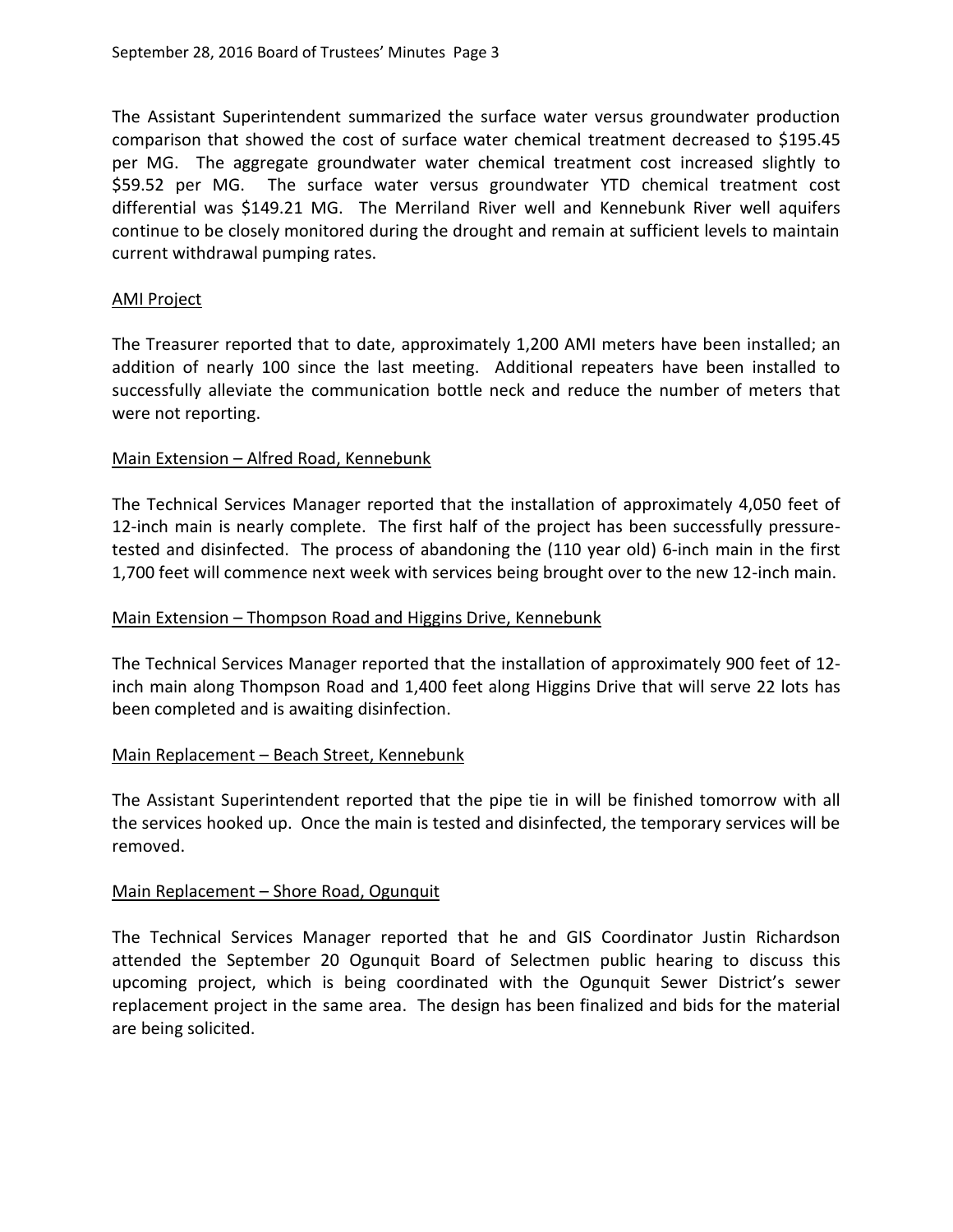# Main Replacement – Ocean Avenue, Biddeford Pool

The Technical Services Manager reported that this project, comprised of installing 400 feet of 8 inch pipe, is being undertaken in conjunction with a City of Biddeford street rebuilding project. District crews will start this project once the Beach Street project has been completed.

#### Main Extension - EBS Cover Lane, Kennebunkport

The Assistant Superintendent reported that the sewer installation component of this project is underway and the water pipe portion, comprised of 1,080 feet of 8-inch water main, will commence tomorrow (by Foglio Construction).

#### Fall Hydrant Flushing

The Assistant Superintendent reported that the fall hydrant flushing program began on September  $26<sup>th</sup>$  in Kennebunk and is progressing well. He was pleased to report that the flushing time has decreased significantly. He attributes this in part to the high demand over the past summer season along with the iron and manganese removal from the Merriland River well.

#### Water Sales to York Water District

The Superintendent reported that since September 22<sup>nd</sup>, approximately 300 gpm of water is being fed into the York Water District system on an around-the-clock basis at a cost of approximately \$400 per MG. The York Water District has requested this additional supply as a precautionary measure, when considering the ongoing drought conditions and the current water level of their surface water supply, Chase's Pond.

# Main Extension – Sandpiper Lane, Kennebunkport

Connecting to the existing 2-inch branch main off the existing 12-inch main located along Ocean Avenue in Kennebunkport at a point at the intersection of Ocean Avenue and Sandpiper Lane, install approximately 325 feet of 3-inch main southeasterly along Sandpiper Lane ending at the approximate midpoint of a house located on Kennebunkport Tax Map 20 – Block 1 – Lot 38.

Reference is made to a drawing entitled 'Sandpiper Lane Kennebunkport – Water Main Extension', prepared by the KKW Water District and dated 01/15/2016.

The applicant, The Ory Residences Trust–2012 and 7 Sandpiper Lane, LLC, will be required to deposit \$4,224 plus furnish *all* trench, *all* material and *all* labor to complete the installation in accordance with Water District specifications.

# Authorization to sell the 1998 Wacker Model RT820 remote-controlled compactor

The Assistant Superintendent reported that staff has requested the Board's consideration to sell the 1998 remote controlled compactor that has not been used in the past five years. In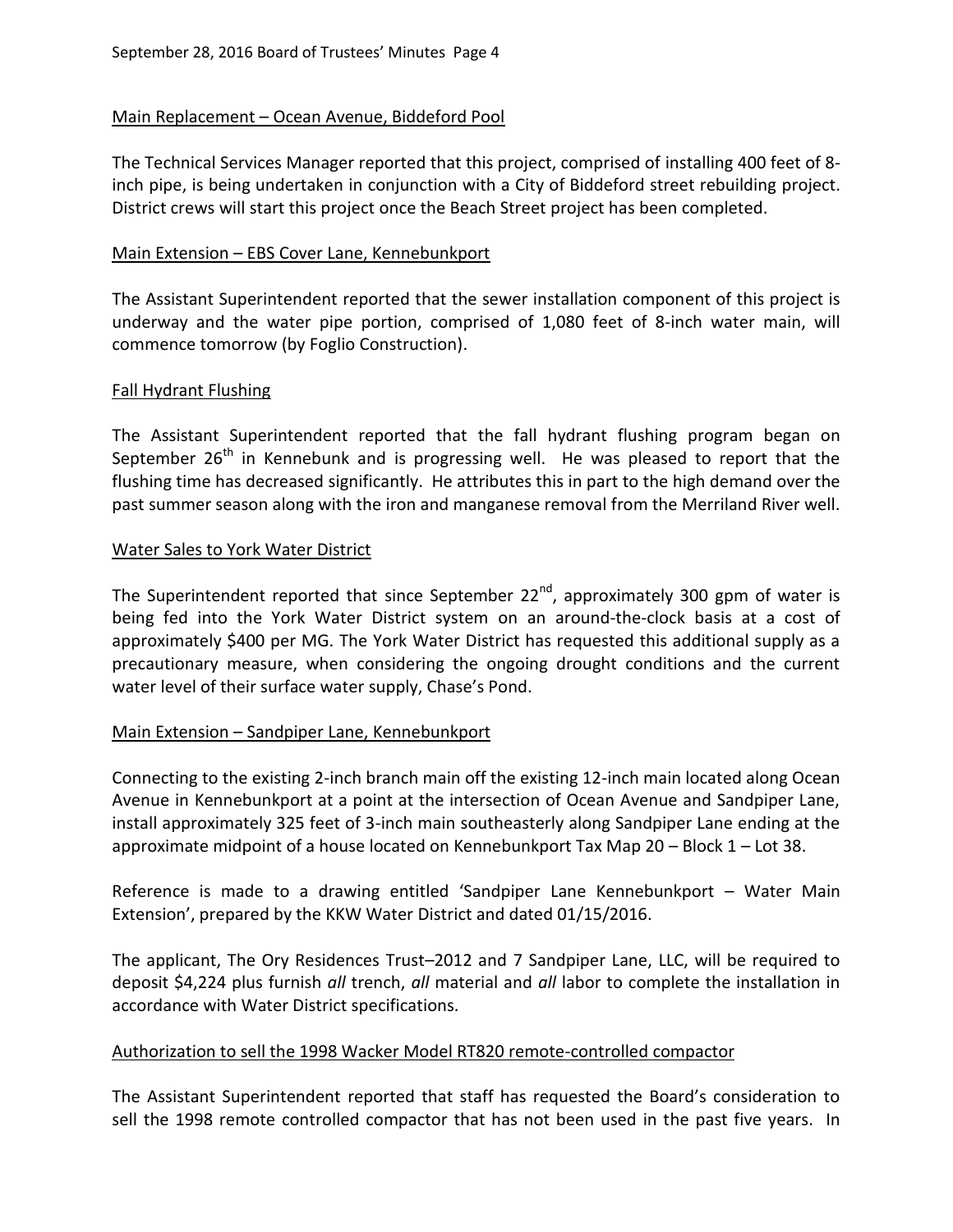2013, the Board authorized the purchase of a new compact roller for the trenches that has been utilized since then. The Wacker only has 961 hours of use. Some investigation found that the value of this model compactor is between \$4,950 and \$12,000.

On a motion by Mr. Oliver, seconded by Mr. Burrows, it was unanimously voted to authorize the sale of the 1998 Wacker Model RT820 remote controlled compactor.

# Update on the Water Fluoridation Referendum

The Superintendent reported on the activity of the Campaign to Reconsider Fluoride. A second forum, this time hosted by the water fluoridation supporters, is being held at the Town Hall Monday, October  $3^{rd}$ . The Superintendent will be participating as a speaker and panelist. The Board did not oppose the concept of placing bigger (4'x4') signs on District properties along high visibility roads.

The Superintendent introduced a concept, for the Board's feedback, that related to the \$20,000 that the District annually expends on water fluoridation. He reported that at some of the public meetings he has attended that he has been asked, if fluoridation was voted out at the upcoming election, whether the District would consider expending that amount of money on dental health education or advocacy programs. After the brief discussion during which both pros and cons of the concept were considered, the consensus among the Board was that the District's mission is to supply safe water and it shouldn't be involved in dental-related advocacy issues.

# **Other Business**

- The Superintendent brought the Board's attention to the 2015 SRF Project Report issued by the Drinking Water Program included in their meeting packet.
- Employee Appreciation Luncheon The Superintendent shared the thanks and gratitude that Staff expressed to him at the September 23<sup>rd</sup> Employee Appreciation Luncheon.
- JETCC Management Candidate School The Superintendent distributed pictures of Brian McBride and Matt Sampson who recently graduated from the 2015-2016 JETTC Management School. He also announced that Kathleen Chapin and Rob Weymouth would be attending the 2016-2017 class of the Management School.
- Mr. Oliver opened a dialogue to consider changing the start time of the Board's monthly meeting. After a brief discussion, there was agreement among the Board and Officers to change the meeting time from 3:00 to 2:00 pm.
- Mr. Littlefield reported that Jan Hanson, chairperson of the fluoride campaign, did a fine job representing the fluoride issue at a recent Ogunquit Board of Selectmen's meeting.